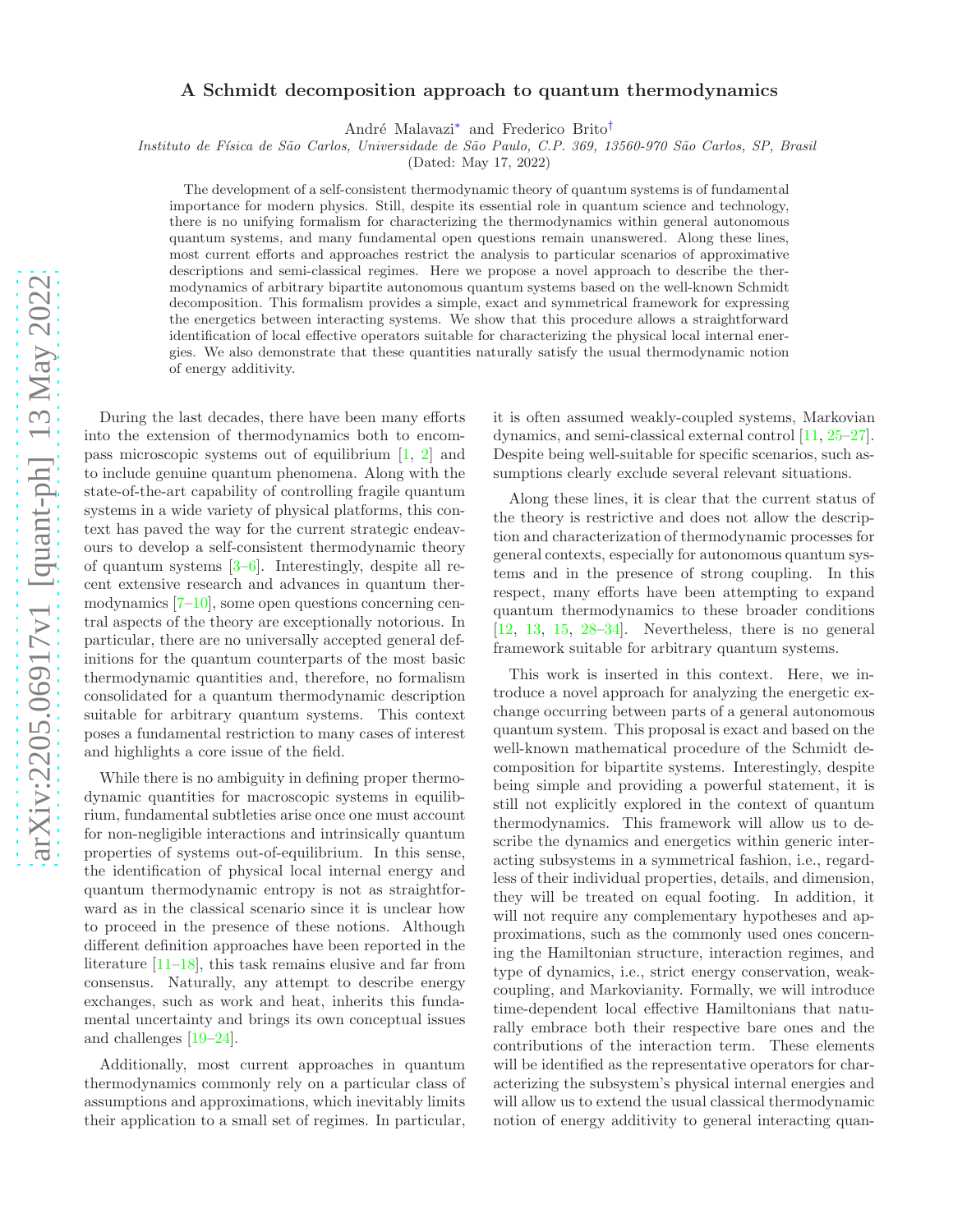tum systems. Such identification represents one of our main results.

## RESULTS

System description As a quantum universe, we consider a finite and isolated quantum system composed of two interacting subsystems with dimensions  $d^{(1)}$  and  $d^{(2)}$ . In addition, let us assume that - without any loss of generality -  $d^{(1)} \leq d^{(2)}$ . The whole system Hamiltonian is given by

$$
\hat{H}^{(0)} := \hat{H}^{(1)} \otimes \hat{1}^{(2)} + \hat{1}^{(1)} \otimes \hat{H}^{(2)} + \hat{H}_{int}, \qquad (1)
$$

where  $\hat{H}^{(k)}$  is the local bare Hamiltonian of subsystem (k) with  $k = 1, 2$  and  $\hat{H}_{int}$  is the term encompassing all interactions between them.

At any time  $t$ , the universe's quantum state is depicted by a pure state represented by the state vector  $|\Psi(t)\rangle$ , whose dynamics is unitary and governed by the usual Schrödinger equation  $i\hbar \frac{d}{dt} |\Psi(t)\rangle = \hat{H}^{(0)} |\Psi(t)\rangle.$ The local state description for each subsystem is expressed by the reduced density matrix of the universe, such that  $\hat{\rho}^{(1,2)}(t) \equiv tr_{2,1}(|\Psi(t)\rangle \langle \Psi(t)|)$ . No additional assumptions regarding the universe, its constituents or the Hamiltonians will be considered.

Schmidt decomposition approach Naturally,  $|\Psi(t)\rangle$ can be written according to any conceivable basis. Nevertheless, the well known Schmidt decomposition [\[35](#page-5-12)] provides the following particular and convenient form

<span id="page-1-0"></span>
$$
|\Psi(t)\rangle = \sum_{j=1}^{d^{(1)}} \lambda_j(t) |\varphi_j^{(1)}(t)\rangle \otimes |\varphi_j^{(2)}(t)\rangle, \tag{2}
$$

for every instant t, where  $\{\lambda_j(t) \geq 0; j = 1, ..., d^{(1)}\}$  and  ${\vert \varphi_j^{(k)}(t) \rangle}; j = 1, ..., d^{(1)}$  are the time-local Schmidt coefficients and local Schmidt basis of subsystem  $(k)$ , respectively. The representation above is compelling and useful for a number of reasons: notice that despite a potential huge discrepancy between  $d^{(1)}$  and  $d^{(2)}$  there is a single sum bounded by the smallest dimension in question, by hypothesis  $d^{(1)}$ ; apart from that, there is a oneto-one relation between the Schmidt basis elements, i.e., for each Schmidt ket  $|\varphi_j^{(1)}(t)\rangle$  from subsystem (1) there is a related ket  $|\varphi_j^{(2)}(t)\rangle$  from (2); also, it is guaranteed that the Schmidt coefficients are unambiguously defined, while the Schmidt basis are unique up to eventual degenerate coefficients and a phase degree of freedom, in the sense that equation  $(2)$  is invariant over simultaneous local phases changes; additionally, it gives all necessary information for representing the subsystem's local density matrices  $\hat{\rho}^{(k)}(t)$ , i.e., their simultaneous spectral decomposition is given by the Schmidt coefficients squared  $\{\lambda_j^2(t)\}_j$  and the Schmidt basis  $\{\ket{\varphi_j^{(k)}(t)}\}_j$ , such that

 $\hat{\rho}^{(k)}(t) = \sum_{j=1}^{d^{(1)}} \lambda_j^2(t) |\varphi_j^{(k)}(t)\rangle \langle \varphi_j^{(k)}(t)|$ . In particular, notice that both local state representations are - in general - mixed state and have the same spectrum whenever the universe is pure.

The autonomous time evolution executed by the whole system at any time interval  $[t_0, t_1]$  also induces the local dynamic changes, which, in turn, are mainly nonunitary and strongly influenced by the presence of the interaction term  $\tilde{H}_{int}$ . Let us now focus on the changes in the Schmidt decomposition elements and define the local dynamical maps  $\tilde{\mathcal{U}}^{(k)} : \mathcal{H}^{(k)} \to \mathcal{H}^{(k)}$  as the operators characterizing the Schmidt basis dynamics, i.e.,  $|\varphi_j^{(k)}(t)\rangle = \tilde{\mathcal{U}}^{(k)}(t,t_0)|\varphi_j^{(k)}(t_0)\rangle$ , for any  $t \geq t_0$ , with  $\lim_{t\to t_0} \tilde{\mathcal{U}}^{(k)}(t,t_0) = \hat{1}^{(k)}$ . Since the Schmidt basis at distinct times corresponds to different orthonormal basis for the same Hilbert space, the relationship above is unitary, and one can define the local time-translation generators  $\tilde{H}^{(k)}(t) = \tilde{H}^{(k)\dagger}(t)$ , such that  $i\hbar \frac{d}{dt}\tilde{\mathcal{U}}^{(k)}(t,t_0) =$  $\tilde{H}^{(k)}(t)\tilde{\mathcal{U}}^{(k)}(t,t_0),$  and, therefore,

<span id="page-1-4"></span>
$$
i\hbar \frac{d}{dt} |\varphi_j^{(k)}(t)\rangle = \tilde{H}^{(k)}(t) |\varphi_j^{(k)}(t)\rangle, \tag{3}
$$

for all j. Alternatively,  $\tilde{H}^{(k)}(t)$  can be simply cast as

<span id="page-1-1"></span>
$$
\tilde{H}^{(k)}(t) \equiv i\hbar \sum_{j=1}^{d^{(k)}} \left( \frac{d}{dt} |\varphi_j^{(k)}(t)\rangle \right) \langle \varphi_j^{(k)}(t)|. \tag{4}
$$

Still, we can go one step further and show that equation [\(4\)](#page-1-1) above can be directly related to the local bare Hamiltonian  $\hat{H}^{(k)}$  as follows (see Methods section)

<span id="page-1-3"></span>
$$
\tilde{H}^{(k)}(t) = \hat{H}^{(k)} + \hat{H}_{LS}^{(k)}(t) + \hat{H}_X^{(k)}(t),
$$
\n(5)

i.e.,  $\tilde{H}^{(k)}(t)$  can be split into the sum of three distinct elements, including the bare Hamiltonian. Note that the additional operators are responsible for the timedependency of  $\tilde{H}^{(k)}(t)$ , where  $\hat{H}_{LS}^{(k)}(t)$  is a general Lambshift like term, in the sense that it is diagonal in the bare eigenbasis, i.e.,  $[\hat{H}_{LS}^{(k)}(t), \hat{H}^{(k)}] = 0$  for all t, and  $\hat{H}_{X}^{(k)}(t)$ contains only non-diagonal elements. Essentially, the operator  $\tilde{H}^{(k)}(t)$  acts as an effective Hamiltonian for the local state. Thus, from now on, it will be referred to as the *local effective Hamiltonian* of subsystem  $(k)$ .

Also, one finds that the local effective Hamiltonians are responsible for guiding the unitary component of the dynamics of  $\hat{\rho}^{(k)}(t)$ , i.e.,

<span id="page-1-2"></span>
$$
i\hbar \frac{d}{dt}\hat{\rho}^{(k)}(t) = [\tilde{H}^{(k)}(t), \hat{\rho}^{(k)}(t)] + \hat{\mathfrak{D}}_t^{(k)}\hat{\rho}^{(k)}(t), \quad (6)
$$

where  $\hat{\mathfrak{D}}_t^{(k)}\hat{\rho}^{(k)}(t) = i\hbar \sum_{j=1}^{d^{(1)}} \left(\frac{d}{dt}\lambda_j^2(t)\right) |\varphi_j^{(k)}(t)\rangle\langle\varphi_j^{(k)}(t)|$ is the non-unitary part that explicitly depends on the Schmidt coefficients time dependency.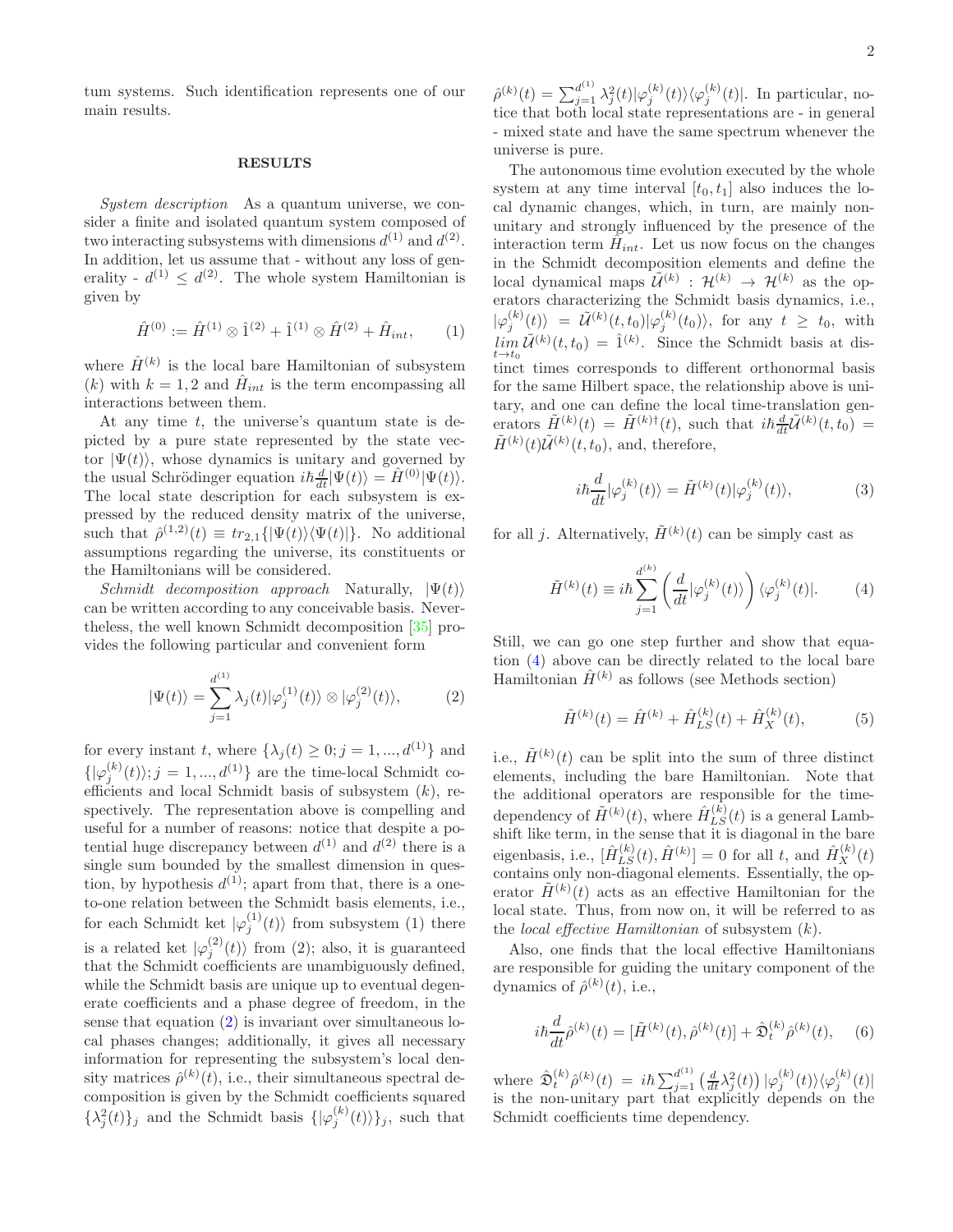Internal energies and additivity Since the universe is autonomous by hypothesis, no energy flows inward or outward of it. Thus, the total internal energy  $U^0$  is constant and completely specified by the Hamiltonian  $\hat{H}^{(0)}$ , i.e., one can identify  $U^{(0)}$  as

$$
U^{(0)} \equiv \langle \hat{H}^{(0)} \rangle
$$

where  $\langle . \rangle \equiv \langle \Psi(t) |(.) | \Psi(t) \rangle$ . In this sense, it is easy to see that the unitary evolution of  $|\Psi(t)\rangle$  naturally guarantees internal energy conservation, such that

$$
\frac{d}{dt}U^{(0)} = 0.\t\t(7)
$$

Interestingly, it is unclear how to obtain a consistent and meaningful analogous for the interacting subsystems. In general, the notion of local internal energy is blurred by non-negligible interactions within the whole system, i.e., the total internal energy can be written as the sum of the individual local contributions of the expectation values of bare Hamiltonians and the interaction term,

$$
U^{(0)} = \langle \hat{H}^{(1)} \rangle(t) + \langle \hat{H}^{(2)} \rangle(t) + \langle \hat{H}_{int} \rangle(t).
$$

Thus, unless considering particular scenarios, it is clear that the interaction is indispensable for the computation of the universe's energy. Yet, its role is uncertain when one attempts to establish local observable for characterizing the subsystem's internal energy. Along these lines, given that the interaction term actively influences their local dynamics, it is reasonable to expect that its contribution should be shared between them, in one way or another.

In this context, it is desirable two relevant properties for any suitable definition of local internal energies: (i) be obtained by local measurements, i.e., associated with the expectation value of a local operator; (ii) be an additive quantity. While the first condition guarantees a local description and accessibility, the second also allows the intuitive picture of energy flowing from one system to another without including energetic sinks or sources, i.e., the sum of the local internal energies is a conserved quantity. These features, of course, are not trivial, especially because the interaction term acts on the whole Hilbert space, which means that it is a global property per se. This fact, however, suggests that an effective approach for describing local internal energy provides the most promising route. Otherwise, a global picture would be necessary for characterizing the energetic flux, which is impractical for most realistic scenarios.

We first remark that the local effective Hamiltonians presented earlier satisfy both desired features for being interpreted as the representative operators for characterizing the subsystem's physical internal energies. Thus, by identifying

$$
U^{(k)}(t) := \langle \tilde{H}^{(k)}(t) \rangle, \tag{8}
$$

the local internal energies become locally accessible properties, and one can show that their sum is equal to the constant universe's internal energy, such that

<span id="page-2-2"></span>
$$
U^{(0)} = U^{(1)}(t) + U^{(2)}(t)
$$
\n(9)

and all energy flowing from subsystem (1) is fully transferred to subsystem (2), i.e., no additional energetic source is required.

Note that such description is completely general, symmetrical and does not rely on approximation, particular regimes and additional restrictive hypotheses concerning the subsystem dynamics and Hamiltonian structure. This identification represents one of our main results.

Phase gauge As mentioned earlier, the Schmidt basis is unique up to eventual degenerate Schmidt coefficients and a phase choice freedom. While the former is unimportant to our current purposes, the latter brings nontrivial consequences to our formalism. From a global perspective, it is easy to see that the simultaneous addition of local phases  $\{\theta_i(t)\}_i$ , such that

<span id="page-2-0"></span>
$$
|\varphi_j^{\prime(k)}(t)\rangle = e^{(-1)^{k-1}i\theta_j(t)}|\varphi_j^{(k)}(t)\rangle, \tag{10}
$$

maintains the universe state form unchanged, i.e., the phases cancel out and  $|\Psi(t)\rangle = |\Psi'(t)\rangle$ . Such phase invariance expresses an internal gauge freedom choice inbuilt in the Schmidt decomposition that directly affects the identification of the local effective Hamiltonians. Given equation  $(4)$ , one can show that the gauge transformation defined in equation [\(10\)](#page-2-0) above implies the following new expressions for  $\tilde{H}^{\prime(k)}(t)$  and its expectation value,

<span id="page-2-1"></span>
$$
\tilde{H}'^{(k)}(t) = \tilde{H}^{(k)}(t) + (-1)^k \hbar \sum_{j=1}^{d^{(k)}} \left( \frac{d\theta_j(t)}{dt} \right) |\varphi_j^{(k)}(t)\rangle \langle \varphi_j^{(k)}(t)|,
$$
\n(11)

and

<span id="page-2-3"></span>
$$
\langle \tilde{H}'^{(k)}(t) \rangle = \langle \tilde{H}^{(k)}(t) \rangle + (-1)^k \hbar \sum_{j=1}^{d^{(k)}} \lambda_j^2(t) \left( \frac{d\theta_j(t)}{dt} \right), \tag{12}
$$

respectively. Thus, it is clear that from a local point of view these phases are relevant and should be carefully scrutinized.

Note that a gauge change adds an extra diagonal term on the Schmidt basis representation that only depends on the time derivative of the phases. In general, these additional quantities change the local effective Hamiltonian structure in a way that both their eigenbasis and eigenvalues are affected, which also implies that the spectrum gaps are not necessarily invariant. Still, as expected, such transformations maintain the description of the local density matrices and their dynamics, equation [\(6\)](#page-1-2), unchanged, given that  $[|\varphi_j^{(k)}(t)\rangle \langle \varphi_j^{(k)}(t)|, \hat{\rho}^{(k)}(t)] = 0$  for all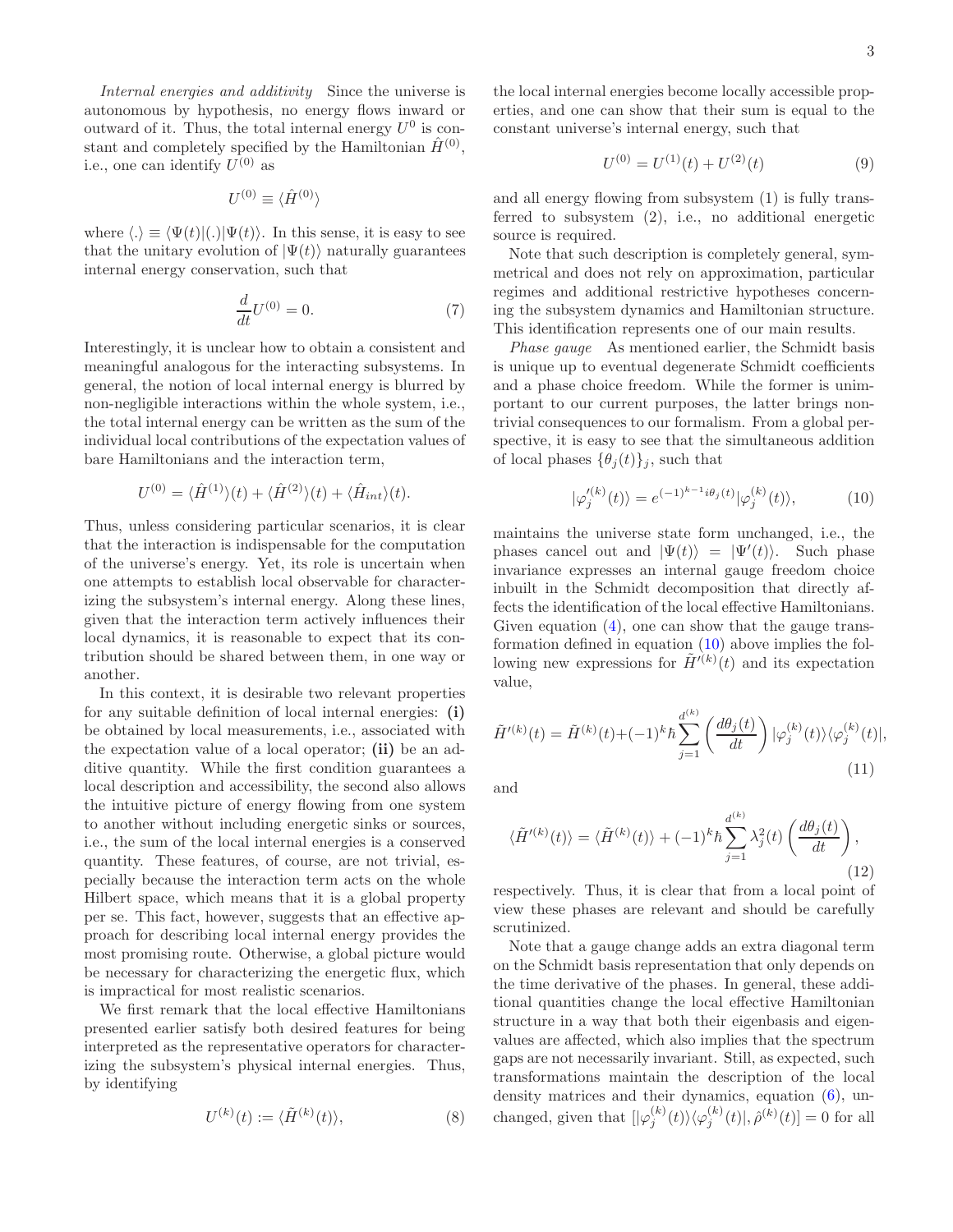$j$  and  $t$ . More importantly, these terms shift the expectation values  $\langle \tilde{H}^{(k)}(t) \rangle$  in such a way the change obtained by subsystem (1) is compensated by the one acquired by subsystem (2). Hence, both the universe's internal energy  $U^{(0)}$  and the additivity property are guaranteed to be invariant over these modifications, i.e.,  $U^{\prime(0)} = U^{(0)}$ and  $\langle \tilde{H}^{(1)}(t)\rangle + \langle \tilde{H}^{(2)}(t)\rangle = \langle \tilde{H}'^{(1)}(t)\rangle + \langle \tilde{H}'^{(2)}(t)\rangle$ . Interestingly, for a unique bipartite quantum system, several local effective Hamiltonians are suitable to consistently describe the subsystem's dynamics and the global energetics. However, the gauge freedom also represents an ambiguity for identifying a single representative operator for quantifying the local physical internal energy, and - a priori - it is not straightforward to pin-point a preferential gauge for this purpose.

Essentially, such gauge transformations are equivalent to unitary operations changing the state  $|\Psi(t)\rangle$  representation while maintaining the global internal energy fixed for all t. Thus, given a new gauge, or representation, the physical system description is expected to be modified accordingly. In general, such operations preserve the Schrödinger equation form and change the observables by similarity transformations. While the former translates into a non-trivial Hamiltonian change, the latter guarantees the observable's expectation values invariance. Along these lines, one can show that the operators  $\tilde{H}^{(k)}(t)$  are indeed non-invariant and are transformed as Hamiltonian operators would be under these circumstances.

From a physical perspective, it is expected a less ambiguous description of the local internal energies. As mentioned earlier, the local effective Hamiltonians are hermitian operators possessing the desired properties for successfully fulfilling this role, and this gauge freedom represents a challenging issue for this interpretation. However, despite being mathematically allowed, the addition of local phases is not necessarily physically consistent in general. Note that if considering the interaction term negligible, both subsystems should behave independently as isolated quantum systems, regardless of the chosen gauge. In this scenario, their local dynamics would be unitary and consistently specified by their respective bare Hamiltonians up to an additive constant allowed to shift their spectrum, i.e., if  $\hat{H}_{int} \rightarrow 0$ , one expects that  $\tilde{H}^{(k)}(t) \to \tilde{H}^{(k)} + \alpha \hat{1}^{(k)}$ , where  $\alpha \in \mathbb{R}$ , and  $\alpha \hat{1}^{(k)}$  maintains the energy gaps unchanged. Since the phases are arbitrary and independent of the interaction term, given equations  $(5, 11)$  $(5, 11)$ , it is clear that such limiting behaviour is achieved iff  $\frac{d}{dt}\theta_j(t) = \alpha$  for all  $j$ . Thus, as long all the phases are equal linear functions of time, we have a physically consistent set of gauges satisfying  $\tilde{H}'^{(k)}(t) = \tilde{H}^{(k)}(t) + (-1)^k \hbar \alpha \hat{1}^{(k)}$  and  $\langle \tilde{H}^{\prime(k)}(t)\rangle = \langle \tilde{H}^{(k)}(t)\rangle + (-1)^k \hbar \alpha$  in a way that the remaining freedom is guaranteed to maintain the spectrum gaps invariant. Despite being local operators, observe that such a procedure requires knowledge of the "whole"

in order to determine the "parts" energetics, i.e., obtaining the physical local effective Hamiltonians demands knowledge about the interaction of the parts (a non-local property) to fix the correct physical phase gauge. Hence, in order to construct a local and consistent energy description for the parts, one cannot rely solely on local features (see Reference [\[36\]](#page-5-13) for a recent discussion).

In summary, by restricting ourselves to gauges such that  $\{\theta_j(t) = \alpha t\}_j$ , one can identify the expectation values  $\langle \tilde{H}^{(k)}(t) \rangle$  as the local physical internal energies up to an additive constant,  $U^{(k)}(t) := \langle \tilde{H}^{(k)}(t) \rangle$  and  $U'^{(k)}(t) =$  $U^{(k)}(t) + (-1)^k \hbar \alpha$ . In this sense, even though different gauges provide distinct absolute energy values, energy measurements differences remain identical.

## **CONCLUSION**

In this work, we introduced a novel formalism suitable for describing the energetics within arbitrary autonomous quantum systems. Despite being presented for pure quantum states, the generalization for mixed ones is straightforward. The formal procedure is based on the well-known Schmidt decomposition given by equation [\(2\)](#page-1-0), which provides the basis for the identification of the local effective Hamiltonians defined by equation [\(4\)](#page-1-1). We highlighted the fact that these operators possess the desired properties for being considered suitable candidates for characterizing the subsystem's internal energies, i.e., their expectation values are local quantities and naturally satisfy the classical thermodynamic notion of energy additivity, as shown in equation [\(9\)](#page-2-2). In contrast with currently used approaches, such a framework is exact, symmetrical and does not rely on approximations and additional restrictive hypotheses, i.e., particular coupling regimes, convenient Hamiltonian structures and specific type of dynamics.

Along with such an identification, we verified the existence of an internal phase gauge freedom corresponding to the phases choices  $\{\theta_j(t)\}_j$  within the Schmidt decomposition procedure. As shown in equations [\(11,](#page-2-1) [12\)](#page-2-3), such arbitrary choice affects the structure of the local effective Hamiltonians and, in general, manifests as a time-dependent contribution to their expectation values. Nevertheless, despite the mathematical freedom, physical consistency during gauges transformations is only achieved for phases such that  $\frac{d}{dt}\theta_j(t) = \alpha$  for all j, where  $\alpha \in \mathbb{R}$ . In this case, we have  $\tilde{H}'^{(k)}(t) = \tilde{H}^{(k)}(t) +$  $(-1)^k \hbar \alpha \hat{1}^{(k)}$  and  $\langle \tilde{H}^{\prime (k)}(t) \rangle = \langle \tilde{H}^{(k)}(t) \rangle + (-1)^k \hbar \alpha$ , and  $\tilde{H}^{(k)}(t) \to \hat{H}^{(k)} + \alpha \hat{1}^{(k)}$  is satisfied for  $\hat{H}_{int} \to 0$ . Thus, by identifying the local internal energies as  $U^{(k)}(t) :=$  $\langle \tilde{H}^{(k)}(t) \rangle$ , different gauges would obtain distinct absolute values for the energies but equivalent spectrum gaps. In this sense, the energy shift  $(-1)^{k}\hbar\alpha$  is analogous to the classical thermodynamic freedom in the definition of in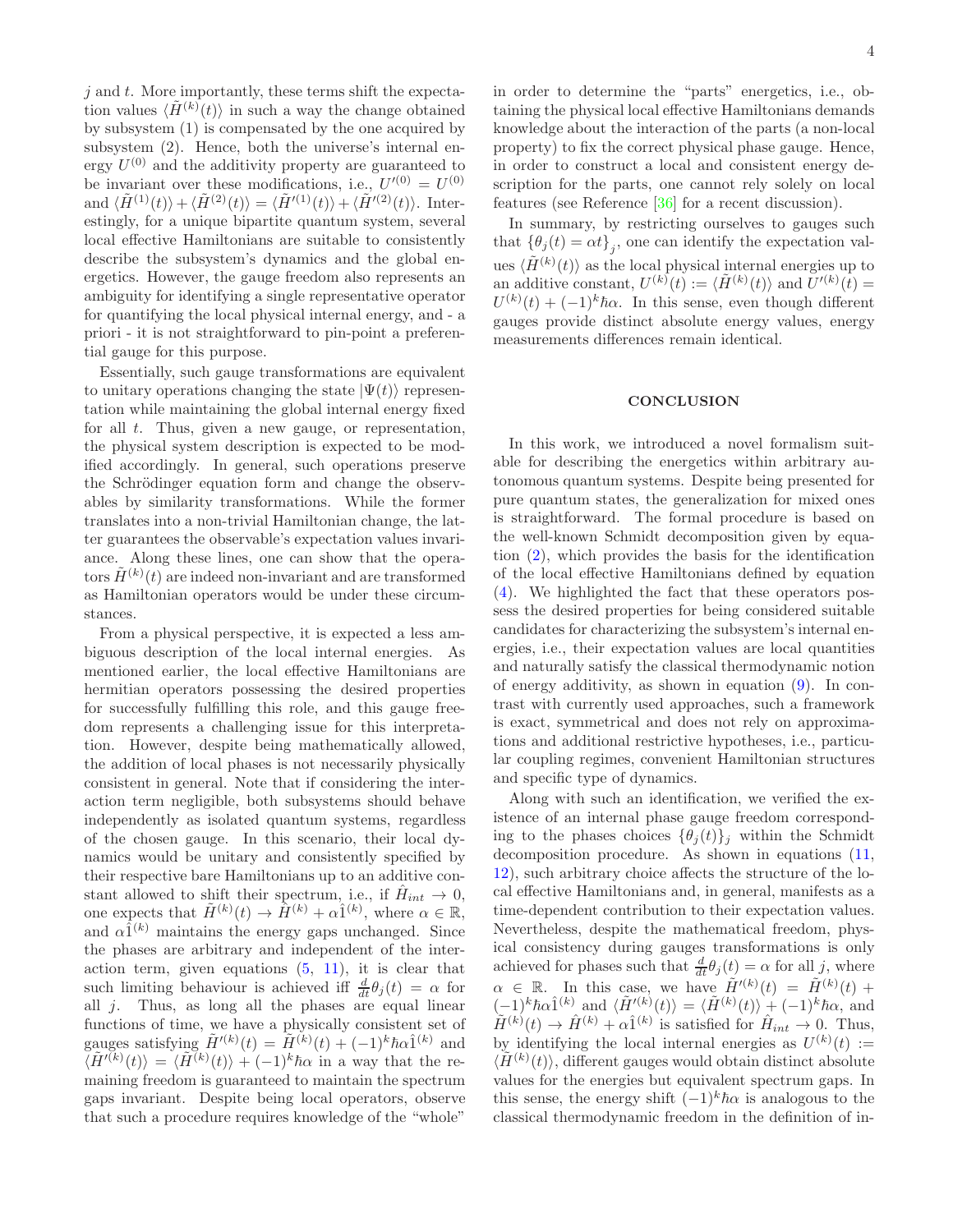ternal energy [\[37\]](#page-5-14).

In the current status of quantum thermodynamics, where there is no general methodology suitable for describing the energetic exchanges of arbitrary interacting quantum systems on equal footing, the procedure devised here represents a viable alternative to fill this important gap and a promising route to characterize general quantum thermodynamic processes. In particular, providing means to describe scenarios that do not fall under the standard description regimes, especially for strongly coupled systems, and in the absence of external classical agents.

#### METHODS

Local effective Hamiltonian Given the following spectral decomposition for the local bare Hamiltonian

$$
\hat{H}^{(k)} \equiv \sum_{j=1}^{d^{(k)}} b_j^{(k)} |b_j^{(k)}\rangle \langle b_j^{(k)}|,\tag{13}
$$

where  $\{b_j^{(k)}\}_j$  and  $\{|b_j^{(k)}\rangle\}_j$  are its respective bare eigenenergies and eigenbasis. One can define the projections  $\langle b_j^{(k)} | \varphi_l^{(k)}(t) \rangle := r_{jl}^{(k)}(t) e^{-\frac{i}{\hbar} b_j^{(k)} t}$ , such that

$$
\langle b_j^{(k)} \vert \frac{d}{dt} \vert \varphi_l^{(k)}(t) \rangle = \left( \frac{d}{dt} r_{jl}^{(k)}(t) \right) e^{-\frac{i}{\hbar} b_j^{(k)} t} - \frac{i}{\hbar} b_j^{(k)} r_{jl}^{(k)}(t) e^{-\frac{i}{\hbar} b_j^{(k)} t}.
$$

Also, given the orthonormality  $\langle b_{\alpha}^{(k)} | b_{\beta}^{(k)} \rangle = \delta_{\alpha\beta}$ , it is easy to see that

$$
\sum_{l=1}^{d^{(k)}} r_{\alpha l}^{(k)}(t) \left( r_{\beta l}^{(k)}(t) \right)^* e^{\frac{i}{\hbar} \left( b_{\beta}^{(k)} - b_{\alpha}^{(k)} \right)t} = \delta_{\alpha \beta}.
$$

Finally, by casting  $\tilde{H}^{(k)}(t)$  in the bare eigenbasis represe[ntation and using the previous relations, one can](https://doi.org/10.1103/PhysRevLett.78.2690) rewrite the local effective Hamiltonian according to equation  $(5)$ , i.e.,

$$
\tilde{H}^{(k)}(t) = \hat{H}^{(k)} + \hat{H}_{LS}^{(k)}(t) + \hat{H}_X^{(k)}(t),
$$

where

$$
\hat{H}_{LS}^{(k)}(t) \equiv i\hbar \sum_{j=1}^{d^{(k)}} \left( \sum_{l=1}^{d^{(k)}} \left( \frac{d}{dt} r_{jl}^{(k)}(t) \right) r_{jl}^{(k)*}(t) \right) |b_j^{(k)}\rangle \langle b_j^{(k)}|,
$$

and

$$
\hat{H}_{X}^{(k)}(t) \equiv i\hbar \sum_{j=1}^{d^{(k)}} \sum_{m \neq j}^{d^{(k)}} \left( \sum_{l=1}^{d^{(k)}} \frac{d}{dt} r_{jl}^{(k)}(t) r_{ml}^{(k)*}(t) \right) \times
$$

$$
e^{\frac{i}{\hbar} \left( b_m^{(k)} - b_j^{(k)} \right) t} |b_j^{(k)}\rangle \langle b_m^{(k)}|.
$$

Local internal energies additivity Given equation [\(2\)](#page-1-0) and [\(3\)](#page-1-4) for the Schmidt decomposition and the Schmidt basis dynamics, we have the following equation

$$
i\hbar \frac{d}{dt} |\Psi(t)\rangle = \left(\tilde{H}^{(1)}(t) + \tilde{H}^{(2)}(t)\right) |\Psi(t)\rangle
$$
  
+ 
$$
\sum_{j=1}^{d^{(1)}} \left(i\hbar \frac{d}{dt} \lambda_j(t)\right) |\varphi_j^{(1)}(t)\rangle \otimes |\varphi_j^{(2)}(t)\rangle.
$$

Thus, since  $i\hbar \frac{d}{dt} |\Psi(t)\rangle = \hat{H}^{(0)} |\Psi(t)\rangle$ , we obtain

$$
\langle \Psi(t) | \hat{H}^{(0)} | \Psi(t) \rangle = \langle \Psi(t) | \left( \tilde{H}^{(1)}(t) + \tilde{H}^{(2)}(t) \right) | \Psi(t) \rangle + \langle \Psi(t) | \sum_{j=1}^{d^{(1)}} \left( i \hbar \frac{d}{dt} \lambda_j(t) \right) | \varphi_j^{(1)}(t) \rangle \otimes | \varphi_j^{(2)}(t) \rangle.
$$

However, notice that due to normalization of  $|\Psi(t)\rangle$ , the second contribution is necessarily null. Therefore,

$$
\langle \hat{H}^{(0)} \rangle = \langle \tilde{H}^{(1)}(t) \rangle + \langle \tilde{H}^{(2)}(t) \rangle = U^{(0)}.
$$
 (14)

#### ACKNOWLEDGEMENTS

AM and FB acknowledge financial support in part by the Coordenação de Aperfeiçoamento de Pessoal de Nível Superior - Brasil (CAPES) - Finance Code 001. FB is also supported by the Brazilian National Institute for Science and Technology of Quantum Information (INCT-IQ).

∗ [andrehamalavazi@gmail.com](mailto:andrehamalavazi@gmail.com)

- <span id="page-4-2"></span>[1] C. Jarzynski, Nonequilibrium equality for free energy differences, Physical Review Letters 78, 2690 (1997), [doi:](https://doi.org/10.1103/PhysRevLett.78.2690) 10.1103/PhysRevLett.78.2690.
- <span id="page-4-3"></span>[2] U. Seifert, Stochastic thermodynamics, fluctuation theorems and molecular machines, Reports on Progress in Physics 75, 126001 (2012), [doi:10.1088/0034-](https://doi.org/10.1088/0034-4885/75/12/126001) [4885/75/12/126001.](https://doi.org/10.1088/0034-4885/75/12/126001)
- <span id="page-4-4"></span>[3] J. Gemmer, M. Michel, and G. Mahler, *Quantum ther*modynamics, Lecture notes in physics, v. 784 (Springer, Cham, 2009) [doi:10.1007/978-3-540-70510-9](https://doi.org/10.1007/978-3-540-70510-9).
- [4] S. Vinjanampathy and J. Anders, Quantum thermodynamics, Contemporary Physics 57, 545 (2016), [doi:](https://doi.org/10.1080/00107514.2016.1201896) [10.1080/00107514.2016.1201896](https://doi.org/10.1080/00107514.2016.1201896).
- [5] F. Binder, L. A. Correa, C. Gogolin, J. Anders, and G. Adesso, Thermodynamics in the quantum regime, Fundamental theories of physics, v. 195 (Springer, Cham, 2018) [doi:10.1007/978-3-319-99046-0.](https://doi.org/10.1007/978-3-319-99046-0)
- <span id="page-4-5"></span>[6] S. Deffner and S. Campbell, Quantum thermodynamics (Morgan & Claypool Publishers, San Rafael, CA, 2019) [doi:10.1088/2053-2571/ab21c6](https://doi.org/10.1088/2053-2571/ab21c6).
- <span id="page-4-6"></span>[7] T. B. Batalh˜ao, A. M. Souza, L. Mazzola, R. Auccaise, R. S. Sarthour, I. S. Oliveira, J. Goold,

<span id="page-4-1"></span><span id="page-4-0"></span><sup>†</sup> [fbb@ifsc.usp.br](mailto:fbb@ifsc.usp.br)